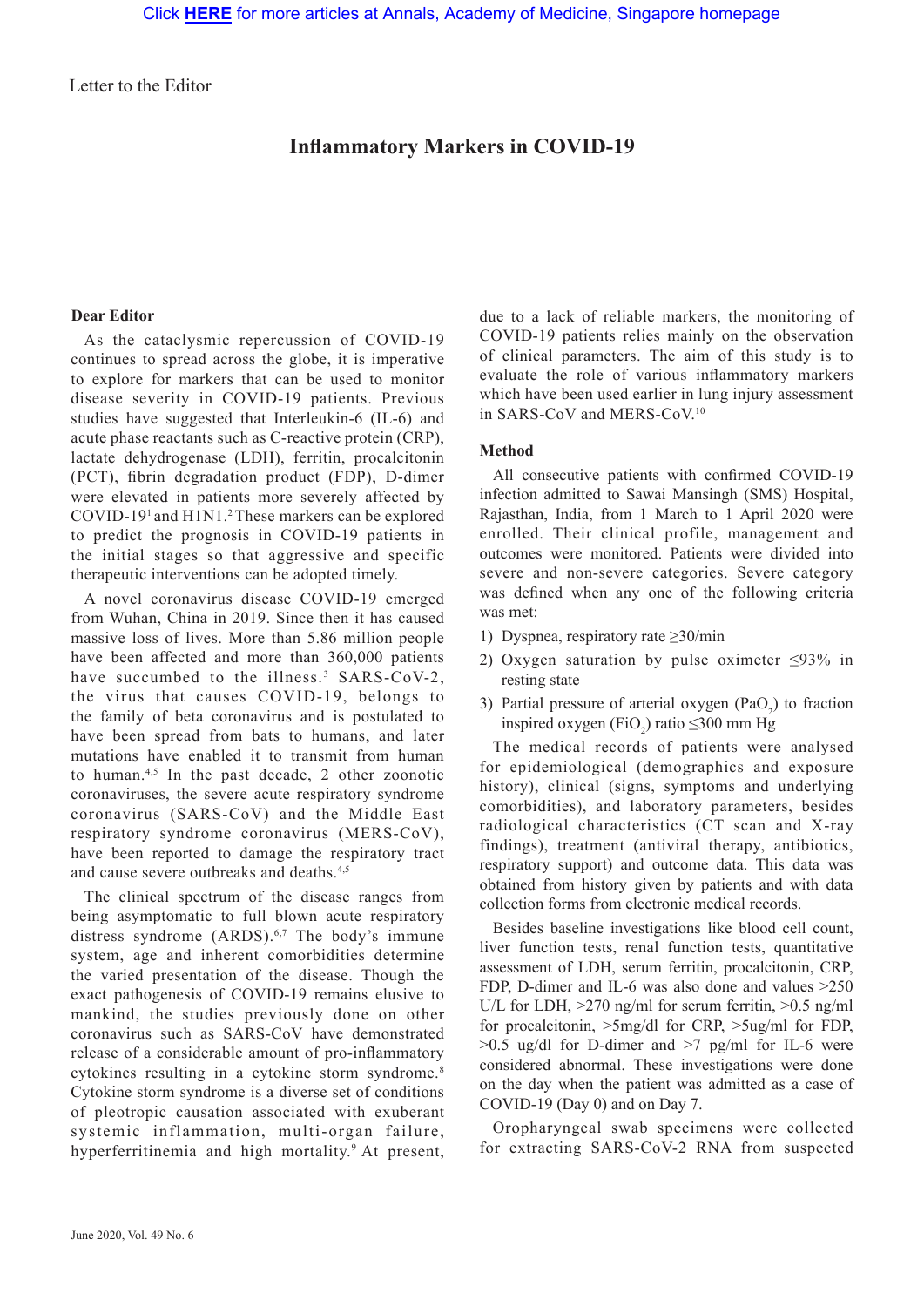COVID-19 patients and placed into a collection tube containing virus transport medium (VTM) for extraction of total RNA. RT-PCR assay for SARS-CoV-2 was conducted by viral nucleic acid detection kit based on the recommendation by National Institute of Virology, Pune, India. Proportions for categorical variables were compared by the Fisher's Exact test.

#### **Discussion**

Forty-eight COVID-19 patients were included in this study. The mean age of patients in the severe category was 57.5 years, and in non-severe category 37.9 years. Male patients comprised 66.7% of total patients. Of the 48 patients, 32 (66.7%) were asymptomatic. In patients

who were symptomatic, cough (87.5%) was the most common symptom followed by fever (81.3%), myalgia (50%), headache (43.8%) and 6 patients (37.5%) had dyspnea. Four out of 6 patients requiring oxygen support had underlying comorbidities such as COPD (chronic obstructive pulmonary disease), diabetes mellitus, hypertension, hypothyroidism, CAD (coronary artery disease), CKD (chronic kidney disease).

Evaluation of the haemogram in severe category patients revealed that 83.3% patients had lymphopenia, 16.7% had thrombocytopenia and 16.7% had eosinopenia. In the non-severe category, there were 19% patients who had lymphopenia, 9.5% thrombocytopenia, 16.7% eosinopenia (Table 1).

```
Table 1. Laboratory Findings of COVID-19 Patients
```

| <b>Laboratory findings</b>                          | All patients (n=48) | Non-severe (n=42) | Severe $(n=6)$   | P value |
|-----------------------------------------------------|---------------------|-------------------|------------------|---------|
| <b>Blood cell count</b>                             |                     |                   |                  |         |
| Lymphopenia                                         |                     |                   |                  |         |
| WBC <1.5*10%, n $(\% )$                             | 13(27.0)            | 8(19.0)           | 5(83.3)          | < 0.05  |
| Thrombocytopenia                                    |                     |                   |                  |         |
| Platelets <1.4*10 $^9$ /L, n $(^{9}$ <sub>0</sub> ) | 5(10.4)             | 4(9.5)            | 1(16.7)          | 0.503   |
| Eosinopenia                                         |                     |                   |                  |         |
| Eosinophils <1% of total WBC, $n$ (%)               | 8(16.7)             | 7(16.7)           | 1(16.7)          | >0.05   |
| $CRP$ (mg/dl), median (range)                       | $3.3(1.4-8.9)$      | $2.95(1.4-6.0)$   | $7.2(4.4-8.9)$   |         |
| $>5$ mg/L, n $(\% )$                                | 7(14.6)             | 2(4.7)            | 5(83.3)          | < 0.05  |
| Procalcitonin (ng/ml), median (range)               | $0.3(0.1-1.2)$      | $0.2(0.1-0.6)$    | $0.8(0.4-1.2)$   |         |
| $>0.5$ ng/L, n $(\%$ )                              | 6(12.5)             | 1(2.4)            | 5(83.3)          | < 0.05  |
| LDH (U/L), median (range)                           | 320 (112-1221)      | 310 (112-711)     | 881 (439-1221)   |         |
| $>460$ U/L, n $(\%$ )                               | 8(16.7)             | 3(7.1)            | 5(83.3)          | < 0.05  |
| SGOT (U/L), median (range)                          | $31.5(10-110)$      | 28 (10-72)        | $67(59-110)$     |         |
| $>40$ U/L, n $(\%$ )                                | 11(22.9)            | 6(14.3)           | 5(83.3)          | < 0.05  |
| <b>SGPT</b> (U/L), median (range)                   | $33.2(15-122)$      | $27(15-55)$       | 68 (52-122)      |         |
| $>40$ U/L, n $(\% )$                                | 11(22.9)            | 6(14.3)           | 5(83.3)          | < 0.05  |
| FDP (ug/ml), median (range)                         | $3.3(1.6-9.1)$      | $3.1(1.6-5.2)$    | $6.95(4.2-9.1)$  |         |
| $>5$ ug/ml, n $(\% )$                               | 6(12.5)             | 1(2.4)            | 5(83.3)          | < 0.05  |
| D-dimer (ug/ml), median (range)                     | $0.3(0.1-1.7)$      | $0.27(0.1-0.6)$   | $1.3(0.2 - 1.7)$ |         |
| $>0.5$ ug/ml, n (%)                                 | 6(12.5)             | 1(2.4)            | 5(83.3)          | < 0.05  |
| Ferritin (ng/ml), median (range)                    | 64.5 (18-1120)      | $53(18-670)$      | 893 (112-1120)   |         |
| $>270$ ng/ml, n $(\% )$                             | 8                   | 3(7.1)            | 5(83.3)          | < 0.05  |
| IL-6 (pg/ml), median (range)                        | $5.1(2.3-512)$      | $4.8(2.3-6.8)$    | 68.5 (12-512)    |         |
| $>7$ pg/ml, n $(\% )$                               | 6(12.5)             | 0(0)              | 6(100.0)         | < 0.05  |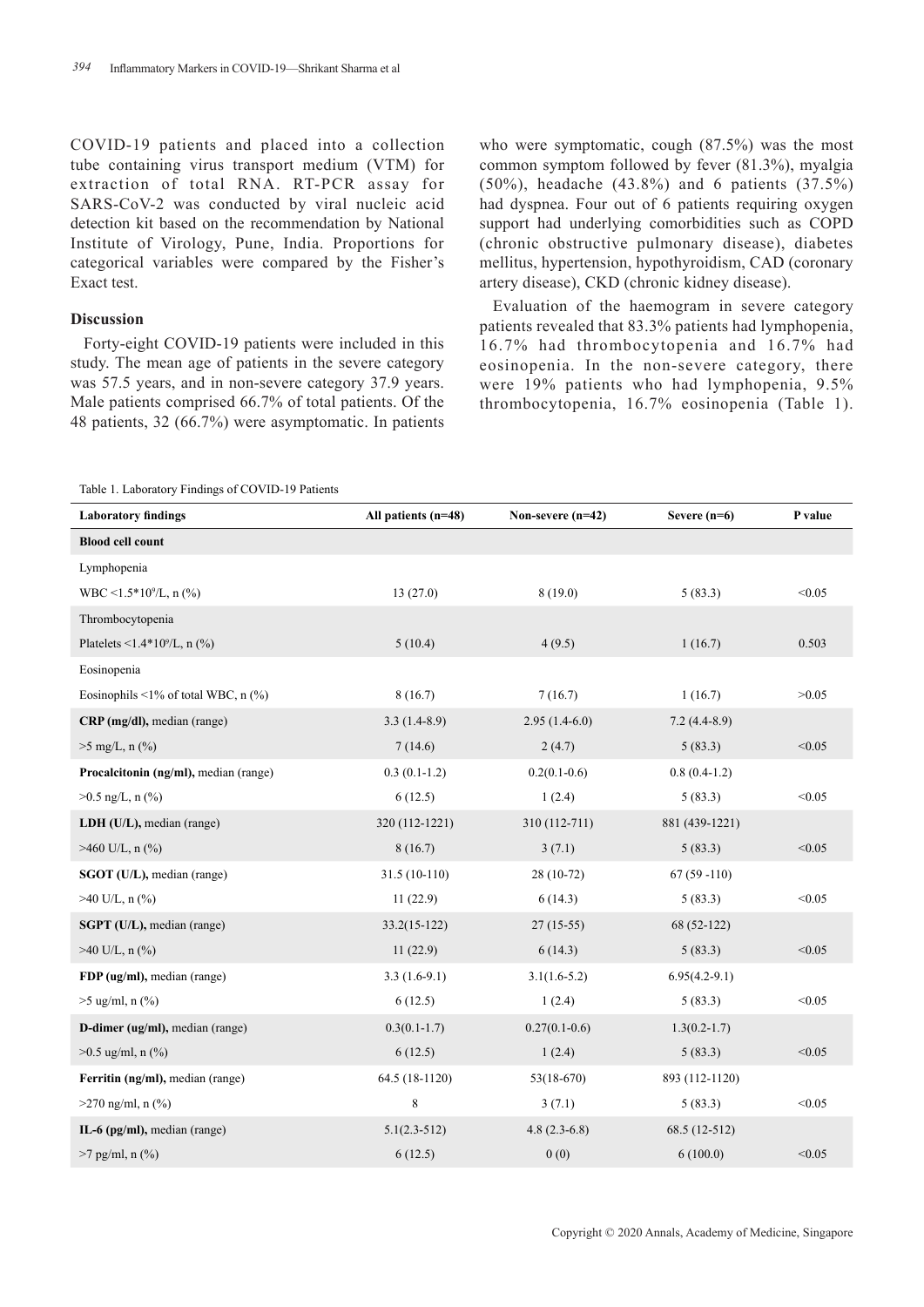Overall, 22.9% patients had deranged liver function tests while 83.3% patients in the severe category had elevated SGOT/SGPT levels.

Inflammatory markers were predominantly increased in patients in the severe category namely CRP (83.3%), procalcitonin (83.3%), LDH (83.3%), serum ferritin (83.3%), FDP (83.3%), D-dimer levels (83.3%) and IL-6 (100%) (Table 1). The levels of inflammatory markers were significantly increased at the time of admission in patients in severe category. The median duration of performing these tests from the onset of symptoms was 7.5 days (range 6–14 days). Patients in the non-severe category had lower IL-6 levels and other inflammatory markers at the time of admission and took lesser time to get a first sample negative and had lesser symptoms.

In comparison, the mean duration of getting first and second COVID-19 sample negative from positive was 8 days and 9.2 days respectively in severe category. In patients who could maintain saturation at room air it was 7.7 days and 9.2 days respectively (Table 2). Only 1 patient who could not maintain saturation at room air was first given Bilevel Positive Airway Pressure (BiPaP) and later required a ventilator while others were able to maintain oxygen saturation with the help of nasal prongs or oxygen masks. One patient who eventually needed intubation had a very high spike ( $>500$ pg/ml) of IL-6.

In our study, more males were infected (66.7%) by SARS-CoV-2 probably due to more frequent foreign travels in pursuit of education and employment. This was lower than that reported by Chen et al<sup>11</sup> and Huang et al<sup>12</sup> where male patients comprised  $73\%$ of the enrolled cases, and higher than that reported by Wang et al  $(54.3\%)$ .<sup>13</sup> The mean age of patients in the study was 40.4 years, which is a decade younger than that reported by Wang et al<sup>13</sup> (56.0 years). Chen et al<sup>11</sup> (55.5 years) and closest to that reported by Huang et al<sup>12</sup> (49.0 years). The mean age of patients in the severe category was 57.5 years as compared to 37.9 years in the non-severe category, thus demonstrating that older patients were at greater risk of lung injury requiring ventilator support. Previous studies have demonstrated that lymphopenia and cytokine storm is associated with more severe infection by coronavirus.<sup>14, 15</sup>

In our study, 83.3% patients belonging to the severe category had elevated CRP, LDH, ferritin, PCT, FDP and D-dimer while they were elevated in  $\leq 5\%$  patients belonging to the non-severe category. These laboratory parameters were elevated in most of the patients in the severe category and showed an overlap with each

|          |                         |             | Table 2. Management and Outcome of Patients Requiring Oxygen Support |                   |                      |                             |                         |                   |                   |                   |
|----------|-------------------------|-------------|----------------------------------------------------------------------|-------------------|----------------------|-----------------------------|-------------------------|-------------------|-------------------|-------------------|
| Age, Sex |                         | Treatment   |                                                                      |                   | Oxygen support       |                             |                         |                   | COVID-19 Tests    |                   |
|          | Lopinavir/<br>Ritonavir | Chloroquine | Oseltamivir                                                          | Low flow $0$ mask | High flow $O_2$ mask | Non-invasive<br>ventilation | ventilation<br>Invasive | 1st Positive      | 1st Negative      | 2nd Negative      |
| 67, M    |                         |             |                                                                      |                   |                      |                             |                         | Mar $2$           | Mar $14$          | $\rm{Mar}$ 15     |
| 85, M    |                         |             |                                                                      |                   |                      |                             |                         | $\rm{Mar}$ 10     | $\rm{Mar}$ 14     | $\rm{Mar}$ 15     |
| 38, M    |                         |             |                                                                      |                   | ×                    | ×                           | ×                       | Mar <sub>20</sub> | Mar $28$          | Mar <sub>29</sub> |
| 37, M    |                         |             |                                                                      |                   |                      |                             |                         | Mar <sub>18</sub> | Mar <sub>28</sub> | Mar <sub>29</sub> |
| 58, M    |                         |             |                                                                      |                   |                      |                             |                         | Mar <sub>25</sub> | Mar <sub>30</sub> | Mar 31            |
| 60, M    |                         |             |                                                                      |                   |                      |                             | ×                       | Mar <sub>30</sub> |                   |                   |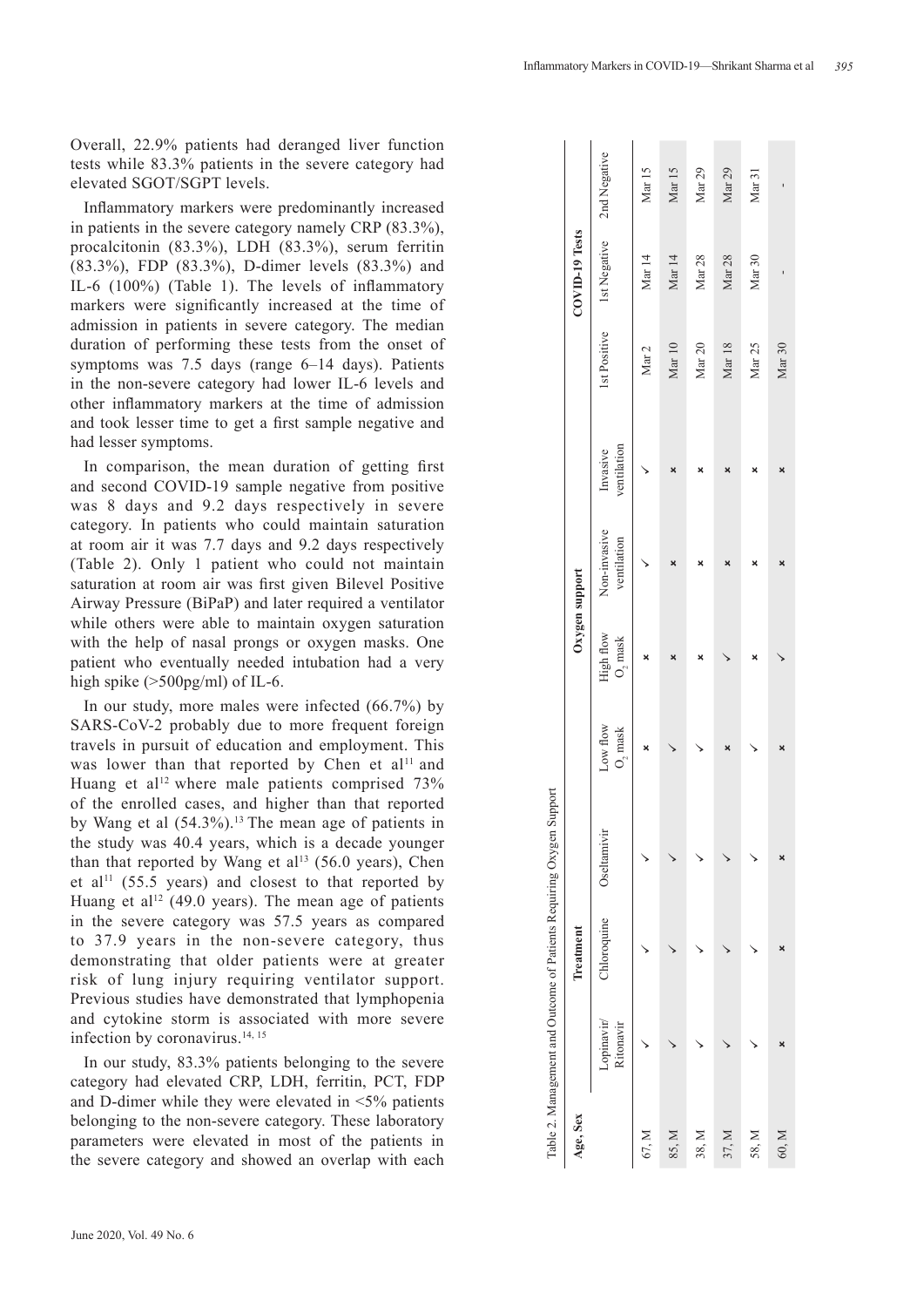| 396 |  |  |  | Inflammatory Markers in COVID-19-Shrikant Sharma et al |  |
|-----|--|--|--|--------------------------------------------------------|--|
|-----|--|--|--|--------------------------------------------------------|--|

able 3. Laboratory Parameters of Patients at Day 0 and Day 7 Table 3. Laboratory Parameters of Patients at Day 0 and Day 7

| Age, Sex | onset of symptoms<br>Days from    | $(230-460$ U/L)<br><b>HITT</b> |                   | $(0.0 - 5 \, \text{mg/L})$<br>CRP |                 | $(12 - 270)$ ng/ml)<br>Ferritin |       | $(0.0-0.5 \text{ ng/ml})$<br>PCT |       | $(0 - 5 \text{ ug/ml})$<br>FDP |       | $(0-0.5 \text{ ug/ml})$<br>D-dimer |                | $(0 - 7)$ pg/ml)<br>$\mathbb{L}$ -6 |                 |
|----------|-----------------------------------|--------------------------------|-------------------|-----------------------------------|-----------------|---------------------------------|-------|----------------------------------|-------|--------------------------------|-------|------------------------------------|----------------|-------------------------------------|-----------------|
|          | to admission<br>$(\text{Day } 0)$ |                                | Day 0 Day 7 Day 0 |                                   | Day 7           | Day 0                           | Day 7 | Day 0                            | Day 7 | Day 0                          | Day 7 |                                    | Day 0 Day 7    | Day 0                               | Day 7           |
| 67, M    | 13                                | 1221                           | 1453              | 8.9                               | 10.2            | 1050                            | 1500  | 1.2                              | 2.2   | 51                             |       | 1.5                                | 2.2            | 512                                 | 700             |
| 85, M    |                                   | 1098                           | 687               | 7.4                               | $\overline{51}$ | 898                             | 787   | 0.98                             | 0.5   | 7.2                            |       | 2                                  | 0.7            | 34                                  | 50              |
| 38, M    |                                   | 982                            | 788               | 6.8                               | 3.4             | 888                             | 563   | 0.78                             | 0.21  | 6.9                            | 3.2   | 0.8                                | 0.3            | 12                                  | $\infty$        |
| 37, M    |                                   | 780                            | 800               | Ļ                                 | 3.5             | 1120                            | 232   | 0.77                             | 0.09  |                                | 3.2   | $\overline{14}$                    | 0.2            | 72                                  |                 |
| 58, M    |                                   | 439                            | 231               | $\ddot{ }$                        | 2.2             | 800                             | 321   | 0.4                              | 0.12  | 4.2                            | 2.1   | 0.2                                | 0.25           | 75                                  | $\overline{10}$ |
| 60, M    |                                   | 515                            | 333               | 8.3                               | 3.9             | 112                             | 70    | 0.72                             | 0.49  | 63                             | 4.8   | 1.7                                | $\overline{0}$ | 65                                  | 70              |

other, indicating that if one single parameter could be developed to identify the patients at highest risk of mortality, then other parameters may not be done so as to conserve resources and decrease the costs of conducting these tests. The elevation in inflammatory markers in our study was more than that reported by Liu et al<sup>16</sup> where CRP, LDH, D-dimer were elevated in 85.5%, 65.2%, 65.2% patients respectively in the severe category.

Paquette et al<sup>2</sup> reported that IL-6 concentrations were found to be significantly higher in H1N1 patients who required critical care support compared to patients who did not. Also, IL-6 levels were higher in patients who died (22.2%) compared to survivors  $(77.8\%)$ . Similarly, Liu et al<sup>16</sup> reported that among the COVID-19 patients in whom IL-6 was assessed before and after treatment, significant decrease in IL-6 and improved CT assessment was found in 81.3% patients after treatment. In our study, we found that IL-6 was elevated in all patients belonging to the severe category while none of the patients belonging to the non-severe category had increased IL-6. These results indicate that IL-6 and other inflammatory markers may be valuable parameters in monitoring disease severity in COVID-19 patients.

## **Conclusion**

The clinical spectrum of COVID-19 ranges from being asymptomatic to ARDS. Severely affected patients are characterised by cytokine release syndrome. Laboratory parameters such as IL-6 and other markers of inflammation such as CRP, PCT, ferritin, LDH, FDP and D-dimer can be used in monitoring severity of disease in COVID-19 patients instead of COVID-19 affected patients patients. Targeting IL-6 may be useful in treating the cytokine storm in severely affected individuals. However, more research is needed for the suitability of IL-6 as a therapeutic target and disease severity biomarker. Our study covered only the early COVID-19 cases of North India, but a larger sample size would be needed to conclusively establish the role of dynamic changes to the markers of the disease.

#### **REFERENCES**

- 1. Zhou F, Yu T, Du R, Fan G, Liu Y, Liu Zet al. Clinical course and risk factors for mortality of adult inpatients with COVID-19 in Wuhan, China: a retrospective cohort study. Lancet 2020; 395: 1054-62. Erratum in: Lancet 2020;395:1038.
- 2. Paquette SG, Banner D, Zhao Z, Fang Y, Huang SS, Leόn AJ, et al. Interleukin-6 Is a potential biomarker for severe pandemic H1N1 influenza A infection. PLoS One 2012;7:e38214.